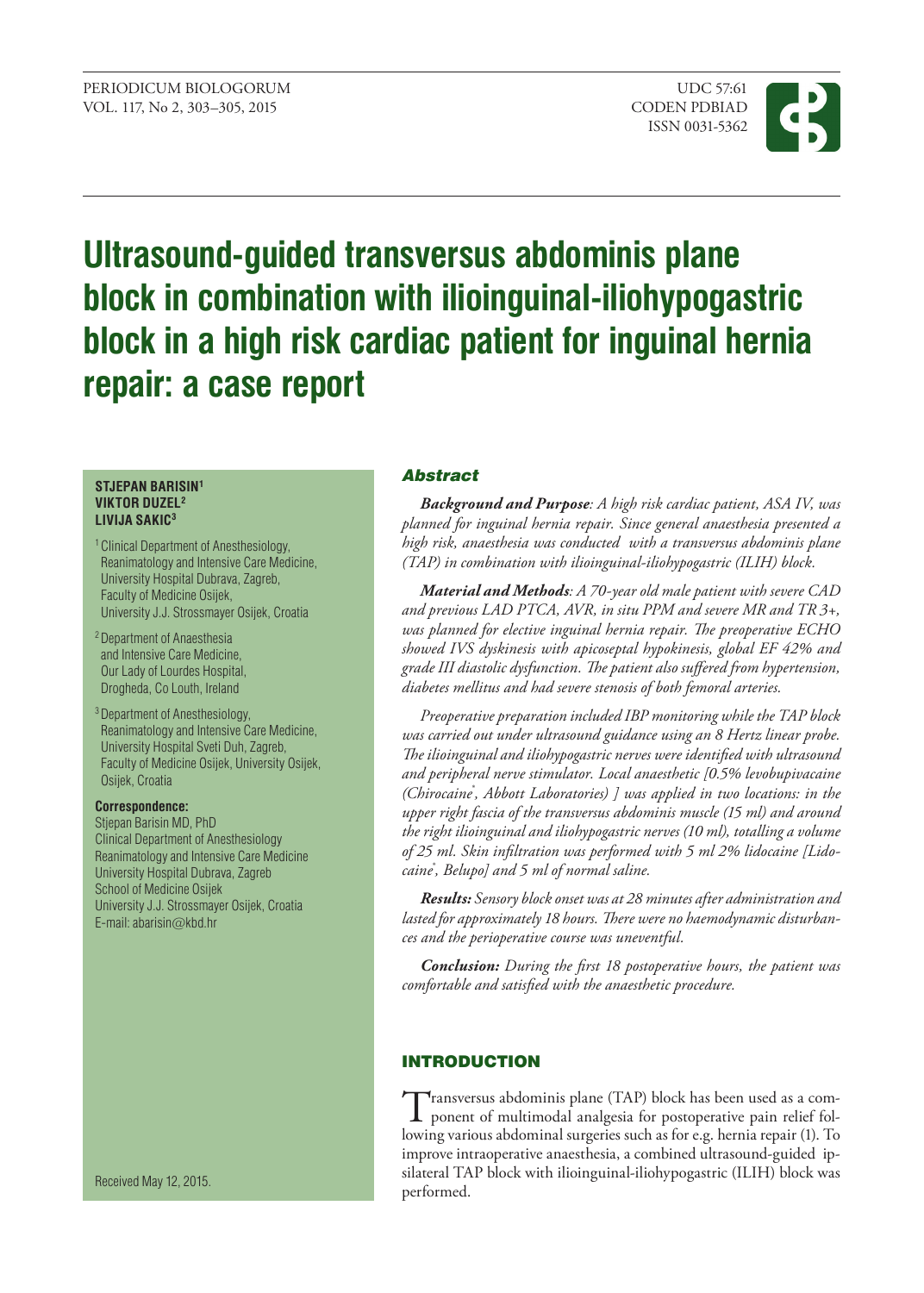#### Case report

A 70-year old male, high risk cardiac patient, categorized as American Society of Anesthesiologists' (ASA) IV, was scheduled for an elective inguinal hernia repair procedure. He was 84 kg of weight, had a height of 175 cm and a BMI of 27.4, with severe multivessel coronary artery disease (CAD), confirmed by coronary angiography 3 months earlier when he underwent left anterior descending artery (LAD) stenting. Due to severe stenosis of the aortic valve, he also had a biological aortic valve implant with a remaining severe mitral and tricuspid valve regurgitation and a right ventricular systolic pressure of around 50 mmHg. The preoperative ECHO showed an intraventricular septal dyskinesis with apicoseptal hypokinesis and a left ventricular ejection fraction (LVEF) of 42% with grade III diastolic dysfunction. He also had an in situ permanent pacemaker due to third degree AV block. The patient had multiple comorbidities such as long term uncontrolled hypertension, diabetes mellitus and had severe stenosis of both femoral arteries, with a previous femorodistal bypass from the common femoral artery and the superficial and deep femoral arteries of the left side. He also suffered from chronic kidney disease, nephrotic syndrome, hypothyreosis and normocytic anaemia. Medication included a beta-blocker, amiodarone, a calcium channel antagonist in combination with an angiotensin receptor antagonist, moxonidine, aspirin and a high dose diuretic.

# Material and methods

Preoperative preparation included invasive blood pressure monitoring (IBP), continuous electrocardiography (ECG), and pulse oxymetry (SpO2). As with many other regional anaesthetic techniques, the use of ultrasound guidance should be considered to ensure correct needle position and to improve the accuracy of the TAP block technique while limiting the potential for inadvertent damage to the intraperitoneal structures (Figure 1).

The TAP block was performed between the internal oblique and transversus abdominis muscles, using a 22-gauge, 10 cm neurostimulating needle [Stimuplex DÒ, Braun, Melsungen] with one attempt. It was carried out under ultrasound guidance using a linear probe of 8 Hz and a neurostimulator. After that, the ilioinguinal and iliohypogastric nerves were identified medially from the cristae iliacae anterior superior with ultrasound and a neurostimulator set at 1 mA. Local anaesthetic [0.5% levobupivacaine (Chirocaine® , Abbott Laboratories) ] was applied in two locations: in the upper right fascia of the transversus abdominis muscle (15 ml) and around the right ilioinguinal and iliohypogastric nerves (10 ml), totalling a volume of 25 ml. Skin infiltration was performed with 5 ml 2% lidocaine [Lidocaine<sup>\*</sup>, Belupo] and 5 ml of normal saline.

# Results

Following the administration of the TAP block in the upper fascia of the transversus abdominis muscle, onset of sensory blockade occurred after 28 min. The sensory blockade of the ILIH block occurred earlier, 18 min after the administration of the anaesthetic around the nerves. The testing of the blocks was done with pick prick technique and a temperature discrimination test from the right side of Th 10 to L 1 dermatome. During the operative procedure, the patient was sedated with midazolam 3 mg intravenously (iv). All measured vital parameters such as IBP, ECG/HR and SpO2 were of correct values. The surgical procedure lasted 45 min and was without any



**Figure 1.** *Sonographic view of the three lateral abdominal muscles. The orientation of the probe was perpendicular to a line joining the anterior superior iliac spine and the inferior rib to obtain a transverse view of the abdominal layers.*